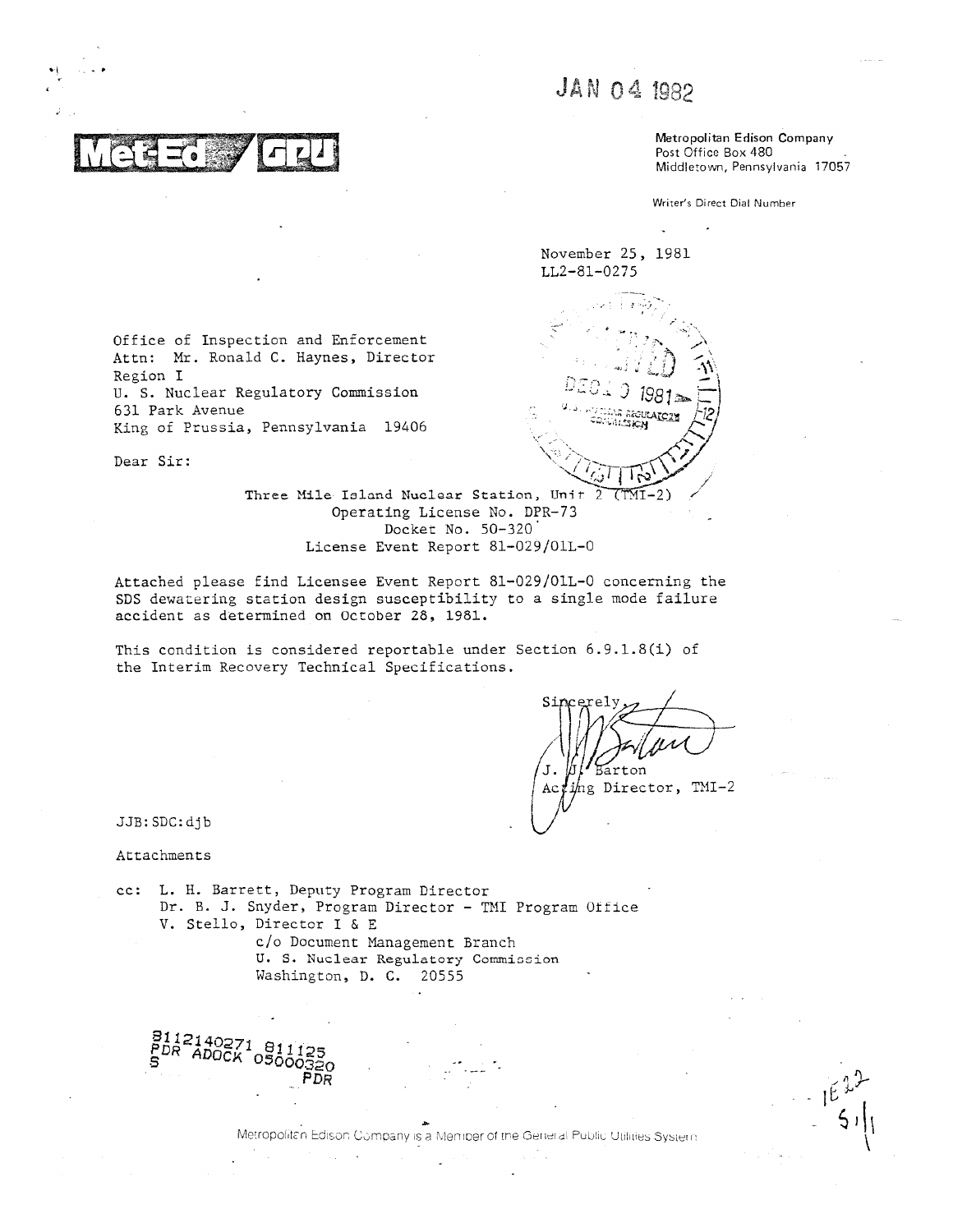| NRC FORN<br>. (7-77)              |                                                                                                                                                                                                                               | LICENSEE EVENT REPORT                                                          | U. S. NUCLEAR REGULATORY COMMISSION<br>Attachment 1                                                         |
|-----------------------------------|-------------------------------------------------------------------------------------------------------------------------------------------------------------------------------------------------------------------------------|--------------------------------------------------------------------------------|-------------------------------------------------------------------------------------------------------------|
|                                   |                                                                                                                                                                                                                               |                                                                                | $LL2 - 81 - 0275$<br>(PLEASE PRINT OR TYPE ALL REQUIRED INFORMATION)                                        |
|                                   | CONTROL BLOCK:<br>$\left(1\right)$                                                                                                                                                                                            |                                                                                |                                                                                                             |
|                                   | $\overline{0}$<br>0 <sup>1</sup><br>0<br>2                                                                                                                                                                                    | $\overline{0}$<br>$0 0  - 0 0 (3)$                                             |                                                                                                             |
| CON'T<br>$\Omega$<br>$\mathbf{1}$ | REPORT<br>$L$ $\odot$ $\left[01510001312100\right]$ $\left[110121811$<br>SOURCE<br>EVENT DESCRIPTION AND PROBABLE CONSEQUENCES (10)<br>On October 28, 1981 as a result of reviewing the procedure concerning the SDS dewater- |                                                                                | $\Gamma$ (0) [                                                                                              |
| $0 \mid 2$                        | ing station operation a condition considered reportable under Tech. Spec. 6.9.1.8(i)                                                                                                                                          |                                                                                |                                                                                                             |
| $\sqrt{3}$<br>$\circ$             | was identified.                                                                                                                                                                                                               |                                                                                | The condition was that with the given SDS dewatering station configu-                                       |
| $0\vert 4$                        | ration the station system would become over pressurized and could potentially fail if                                                                                                                                         |                                                                                |                                                                                                             |
| $0 \mid 5$                        |                                                                                                                                                                                                                               |                                                                                |                                                                                                             |
| $0$ $6$                           | the nitrogen supply pressure regulator failed open. This condition had no effect on                                                                                                                                           |                                                                                |                                                                                                             |
| $\circ$<br>7                      | the system since the nitrogen source was maintained isolated from the system.                                                                                                                                                 |                                                                                |                                                                                                             |
| 8<br>-9                           |                                                                                                                                                                                                                               |                                                                                | 80                                                                                                          |
| 9                                 | SYSIEM<br>CAUSE<br>CAUSE<br>CODE<br><b>SUBCODE</b><br>CODE<br>ь<br>12<br>11<br>12                                                                                                                                             | COMPONENT CODE<br>13<br>18                                                     | COMP.<br>VALVE<br>SUBCODE<br><b>SUBCODE</b><br>Η<br>(16)<br>19                                              |
|                                   | SEQUENTIAL<br>LER/RO EVENT YEAR<br>REPORT NO.<br>17<br>REPORT<br>NUMBER                                                                                                                                                       | OCCURRENCE<br>CODE<br>9<br>26                                                  | <b>REVISION</b><br><b>REPORT</b><br><b>TYPE</b><br>NO.<br>0                                                 |
|                                   | ACTION FUTURE<br>EFFECT<br>ON PLANT<br>SHUTDOWN<br>METHOD<br>(21)<br>19                                                                                                                                                       | <b>ATTACHMENT</b><br>HOURS $(22)$<br><b>SUBMITTED</b><br>0<br>0<br>0 I<br>[23] | COMPONENT<br>NPRD-4<br>PRIME COMP.<br>FORM SUB.<br><b>SUPPLIER</b><br>MANUFACTURER<br>N<br>(24)<br>25<br>26 |
| $\overline{0}$                    | CAUSE DESCRIPTION AND CORRECTIVE ACTIONS (27)<br>The original system design became inadequate in that pressure relief protection was                                                                                          |                                                                                |                                                                                                             |
| $\mathbf{1}$                      | not incorporated in the design when the gas supply was changed from the original ~100                                                                                                                                         |                                                                                |                                                                                                             |
|                                   | psi to 2200 psi. As corrective action a pressure relief valve was added to provide                                                                                                                                            |                                                                                |                                                                                                             |
| 2                                 | the necessary protection.                                                                                                                                                                                                     |                                                                                |                                                                                                             |
| 3                                 |                                                                                                                                                                                                                               |                                                                                |                                                                                                             |
| 4<br>9<br>8                       |                                                                                                                                                                                                                               | METHOD OF                                                                      | 80                                                                                                          |
| 5                                 | FACILITY<br>(30)<br>OTHER STATUS<br>% POWER<br><b>STATUS</b><br>0<br>0<br>Recovery Mode<br>X.<br>29                                                                                                                           | DISCOVERY<br>IA.<br>31                                                         | DISCOVERY DESCRIPTION<br>(32)<br>Licensee review of procedures                                              |
| 8<br>-9<br>6                      | 12<br>13<br>10<br>CONTENT<br><b>ACTIVITY</b><br>AMOUNT OF ACTIVITY (35)<br>RELEASED OF RELEASE<br>N/A<br>z<br>33                                                                                                              | 45<br>46<br>44                                                                 | 80<br>LOCATION OF RELEASE (36)<br>N/A                                                                       |
|                                   | 10<br>11<br>PERSONNEL EXPOSURES                                                                                                                                                                                               | 45                                                                             | 80                                                                                                          |
| 7                                 | DESCRIPTION (39)<br>NUMBER.<br>TYPE<br>0.<br>z<br>U<br>U<br>37<br>38                                                                                                                                                          | $\sim N/A$                                                                     |                                                                                                             |
| 8<br>9                            | 13<br>$\sim 1.4$<br>11 12<br>PERSONNEL INJURIES<br>DESCRIPTION <sup>(41)</sup><br>NUMBER                                                                                                                                      |                                                                                | 80                                                                                                          |
| 8<br>8<br>9                       | O<br>0 <sub>1</sub><br><b>O</b><br>1(40)<br>12<br>11                                                                                                                                                                          | N/A                                                                            | 80                                                                                                          |
| 9                                 | LOSS OF OR DAMAGE TO FACILITY (4)<br>DESCRIPTION<br>8112140279 811125<br>TYPE<br>$Z \mid (42)$<br>PDR ADOCK 05000320" N/A<br>s<br>10                                                                                          | PDR                                                                            | 80                                                                                                          |
| $\Omega$                          | <b>PUBLICITY</b><br>DESCRIPTION (45)<br>ISSUED_<br>(44)<br>N.                                                                                                                                                                 | ۰<br>N/A                                                                       | NRC USE ONLY                                                                                                |
| 89                                | 10<br>Steven D. Chaplin                                                                                                                                                                                                       |                                                                                | $\frac{1}{2}$<br>68<br>69<br>$80 -$<br>٥<br>$(717)$ 948-8461                                                |
|                                   | NAME OF PREPARER                                                                                                                                                                                                              |                                                                                | PHONE:                                                                                                      |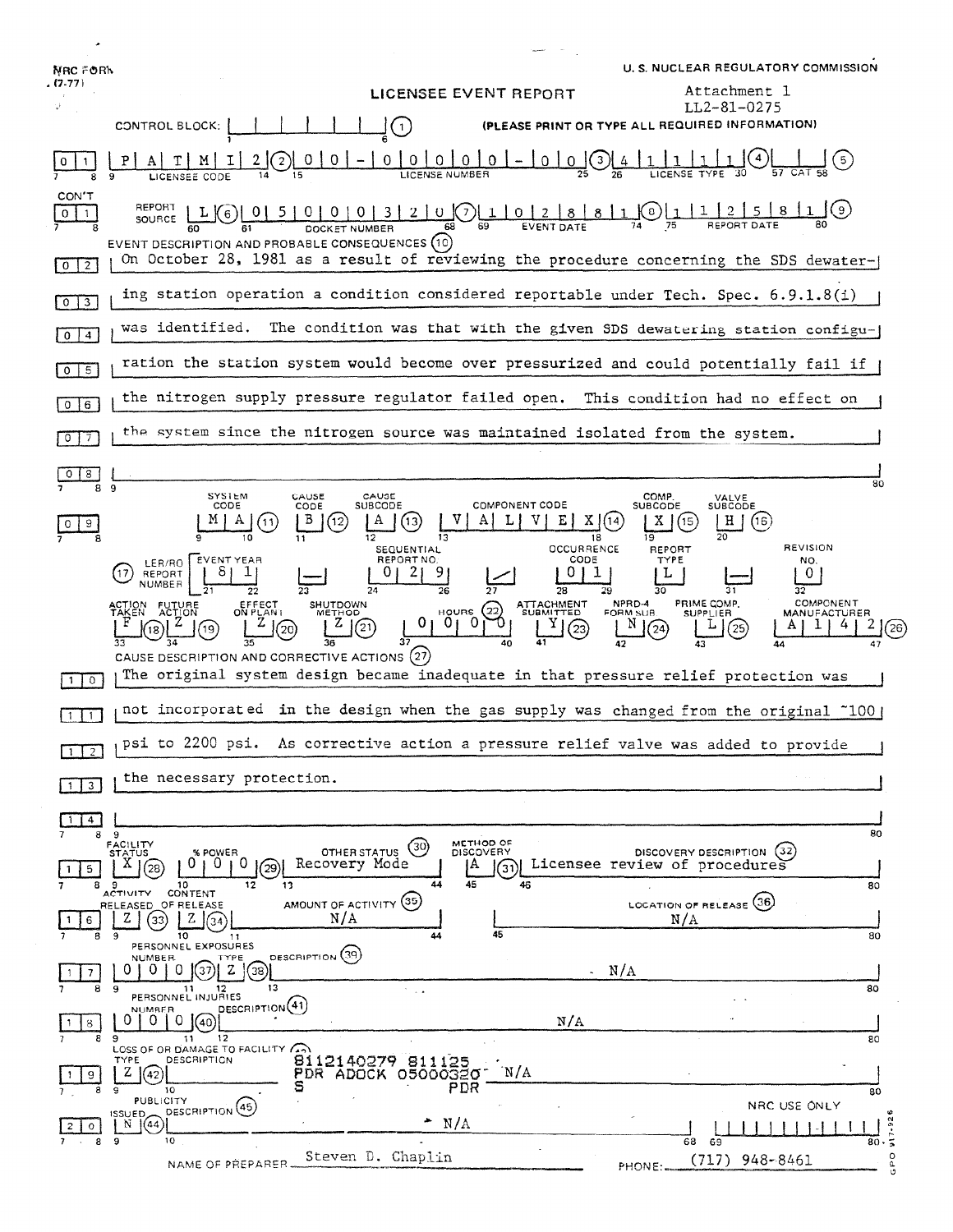Attachment 2 LL2-81-0275

## LICENSEE EVENT REPORT NARRATIVE REPORT TMI-II LER 81-29/01L-0 EVENT DATE - October 28, 1981

## I. EXPLANATION OF OCCURRENCE

Page 1 of 2<br>Deminuted of Deminuted States While reviewing the SDS dewatering procedure, on October 16, 1981, it was realized that with the existing design of the'SDS dewatering station, a failure of the nitrogen supply regulator valve (assuming a failed open condition) could result in an overpressurization of the SDS vessel and potentially cause its rupturing. This would be possible due to the fact that the nitrogen supply, a single high pressure gas cyclinder (2200 psi) greatly exceeded the design pressure of dewatering station components (the SDS vessles included). At the same time that this review was being conducted, the nitrogen supply was already in place in order to check the fit of the connections; however , the supply cylinder remained isolated from the ion exchanger by means of three (3) closed valves. As soon as the possible problem with overpressurization ot the SOS dewatering station was identified, the nitrogen supply line was disconnected and a relief valve was installed in the line downstream of the pressure regulator. The nitrogen supply line, with the relief valve, was then reinstalled in the system.

After additional information was gathered and consideration given to the subject subsequent to the above mentioned October 16, 1981 procedural review, this condition was determined as reportable on October 28, 1981 per Tech. Spec. section 6.9.1.8(i).

#### II. CAUSE OF THE OCCURRENCE

The original design of the SDS dewatering station assumed a 100 psi air supply as the pressure source. It was later decided to use a nitrogen source instead. When viewed in the context of a 2200 psi nitrogen pressure source, the original design became inadequate in that pressure relief protection of the dewatering station was not provided.

#### III. CIRCUMSTANCES SURROUNDING THE OCCURRENCE

At the time of the occurrence, the Unit 2 facility was in a long-term cold shutdown state. The reactor decay heat was being removed via loss to ambient. Throughout the event there was no effect on the Reactor Coolant System or the core.

,

### IV. CORRECTIVE ACTIONS TAKEN OR TO BE TAKEN

, where  $\hat{f}$  is a contract of the contract of the contract of the contract of the contract of the contract of the contract of the contract of the contract of the contract of the contract of the contract of the contract

#### IMMEDIATE

\_ \_<br>... \_ \_ \_ \_ \_ \_ \_ \_ \_ \_ \_ \_

Immediately disconnected the nitrogen supply line and inserted a pressure relief valve in the line.. This was accomplished by October 17, 1981.  $\sim$  100

- - \_ .